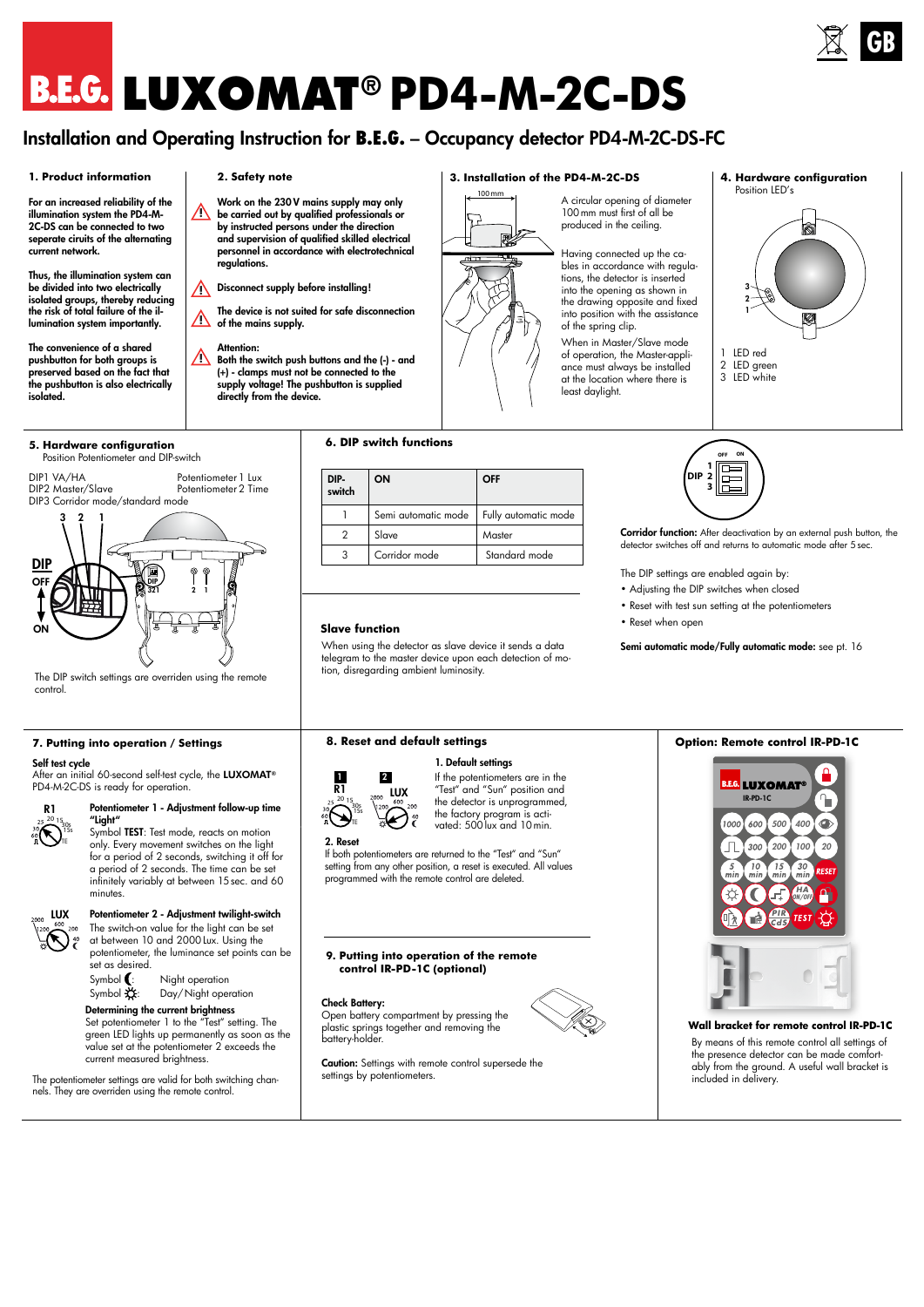### **10. Settings with remote control IR-PD-1C in opened state 11. Key functions in closed state** Unlocking device - Activation of the programming mode Permanent protection against sabotage ⋒ **activated by motion, detector only<br>
activated by motion**<br> **activated by motion**<br> **activated by motion**<br> **activated by motion**<br> **activated by motion**<br> **activated is new luminance set<br>
point<br>
<b>b**<br> **complexies the current li** This function blocks the unit permaactivated by motion nently. This operating mode can only be  $t < 5s$ activated during the period of 5 seconds Resetting when or (white LED flash) after pressing the "lock" Automatic reading in the current light value as new luminance set open: Deletes all 庙 button. The procedure for leaving this values set with mode is as follows: point the remote conor 1. Switch off the current trol, light OFF. 2. Apply current for 31 - 59 seconds Potentiometer Luminance set point 20 - 1000 Lux and DIP switches *20* to *1000* 3. Switch off the current again are enabled for 4. Apply current, wait for selftest Increase the current light level by setting. cycle *+* 20 resp 50 Lux 5. Open detector Change between motion detec-*PI R CdS* tor and photo electric switch Light ON/OFF during the detection of (Q) motion plus follow-up time; Activation of the 12 h-ON/OFF-Follow-up time to  $\begin{array}{c} (30) \\ (min) \end{array}$  5 - 30 min. or impuls  $\begin{array}{c} (11) \\ (21) \end{array}$ *�� 5* function by holding down the push *��� ���* button choosing CdS when choosing CdS ⊕  $\begin{pmatrix} 1 \ \end{pmatrix}$  Detection sensitivity reduced<br>to  $\begin{pmatrix} 1 \ \end{pmatrix}$  or normal Activation/Deactivation of the test function or normal TFST After 3 minutes the test mode will be automatically closed. yhen Change between fully automatic Switches channel off and is immedi-*HA ON/OFF* and semi automatic mode (HA) ately active again, exits all timers, interruption of light measurement Light ON/OFF Confirmation LED ON/OFF (by holding down the push button) Locking device - Exit programming mode Changes to "open" state If there is not reaction for about 3 minutes the Ή programming mode will be deactivated. White LED flashes  $\overline{t}$ Permanent protection against sabotage

### **12. Explanation of the remote control button functions**

12a. In the initialisation period

12 h Light ON/OFF (party function) Activated by "Light" - push button Deactivated by "Reset"- push button (default)

**Corridor function (see pt. 14a)**<br>Activated by "outside"- push button

Deactivate by "inside"- push button (default)

Forced shutdown (see pt. 14c) Activated by "sun" - push button

Deactivate by "moon"- push button (default)

### 12b. In opened state

*HA ON/OFF*

- This push button opens the detector and the following functions can then be programmed. Attention: The detector is closed automatically: • after every voltage recovery
	- after 3 minutes

Change between fully automatic and semi automatic mode (HA) see pt. 17

Adjustment twilight-switch

Night operation

### Day operation/ Night operation

### **13. Switch-off threshold brightness**

- 1. If the switch-on threshold has been modified by the potentiometer or remote control, the switch-off threshold stored in the EEPROM is deleted and is then recalculated on the next activation.
- Determining the switch-off value
- 1. Switch on for 5min. with dark and motion
- 2. Light OFF for 2sec.
- 3. Internal calculation of the switch-off value
- 2. If the eye push button is pressed, the switch-off threshold is recalculated. See also Remote control–> Eye section

3. Switch-off delay If the determined switch-off threshold is exceeded during operation, the detector only switches off after a delay of approx. 15 minutes. This compensates for any brief fluctuations in the brightness.

- The state changes to "closed". In the first 5 seconds, the white LED flashes every 0.5 seconds. During this time, sabotage protection can be activated.
- The device distinguishes between 2 procedures: • Reading in with lighting switched on: The switch-on value is determined automatically.
- Determining the switch-on value:
- 
- 1. Press the "eye" push button 2. Switch off the light (2 seconds later)
- 3. Read in the brightness
- 4. Switch-on value = Read brightness



Setting a fixed switch-on value:

If the brightness has been modified, the switch-off threshold is recalculated.

Each time the push button is pressed, the device increases the current switch-on value in increments of 20 lux for a current switch-on value of < 100 lux and in increments of 50 lux for a current switch-on value of  $> 100$  lux.

### **14a. Behaviour of external push button/IR "Light"**

A long button press is supported by devices in master

configuration. The "Corridor" and "Light ON/OFF" functions are mutually exclusive. If both are activated, the detector performs the corridor function.

The behaviour when the push button is pressed is defined as follows:

### Corridor function activated

### Light ON:

Push button pressed briefly: Light OFF -> Active again after 5sec. Push button held down: Light OFF -> Active again after 5sec.

### Light OFF:

Push button pressed briefly: Light ON as long as motion + Lag

time Push button held down: Light ON as long as motion + Lag time

### **14b. Behaviour of external push button/IR "Light"**

### 12 h Light ON/OFF activated

### Light ON:

Push button pressed briefly: Light OFF -> Active after 5 sec. Push button held down: 12h OFF



Reduced sensitivity for outdoor applications

When the pulse function is active, a pulse of 1sec. is generated every 9sec. If the pulse function is activated via remote control, the pause between 2 pulses can be modified. After activating the function via the "Pulse" push button, select the desired time within 5 sec.:

# $\binom{5}{m}$  = 9 sec.,  $\binom{10}{m}$  = 10 sec.,  $\binom{15}{m}$  = 15 sec.,  $\binom{30}{m}$  = 30 sec.

The "Test" push button can be used to set the LED ON/OFF function. To do this, hold down the push button for 3sec. Please note that in the open state and in test mode, the LED indicators are always ON.

### Twilight switch function (CdS)

*PI R CdS*

 $\bullet$ 

 $\mathbf{G}$ 

 $\mathcal{F}(\mathcal{F})$ 

(几

If the CdS function is active, the detector acts as a simple twilight switch. Only the brightness can be set in this mode. Movements are no longer indicated by the red LED.

### Push button acknowledgement:

Each push of a button is indicated by lamp acknowledgement and by the white LED.

"Light ON" status: OFF/ON (approx. 0.5sec. each) "Light OFF" status: ON/OFF (approx. 0.5sec. each)

Light OFF: Push button pressed briefly: Light ON as long as motion + Lag time Push button held down: 12h ON

### 12 h Light ON/OFF deactivated

### Light ON:

Push button pressed briefly: Light OFF as long as motion + Lag time

Push button held down: Light OFF as long as motion + Lag time Light OFF:

Push button pressed briefly: Light ON as long as motion + Lag time Push button held down: Light ON as long as motion + Lag time

### **14c. Behaviour of external push button/IR "Forced shutdown"**

### Forced shutdown active

### Light OFF:

Light OFF: Push button pressed briefly: Light ON for approx. 30min., then forced shutdown if the set brightness is still exceeded.



*+*

(H)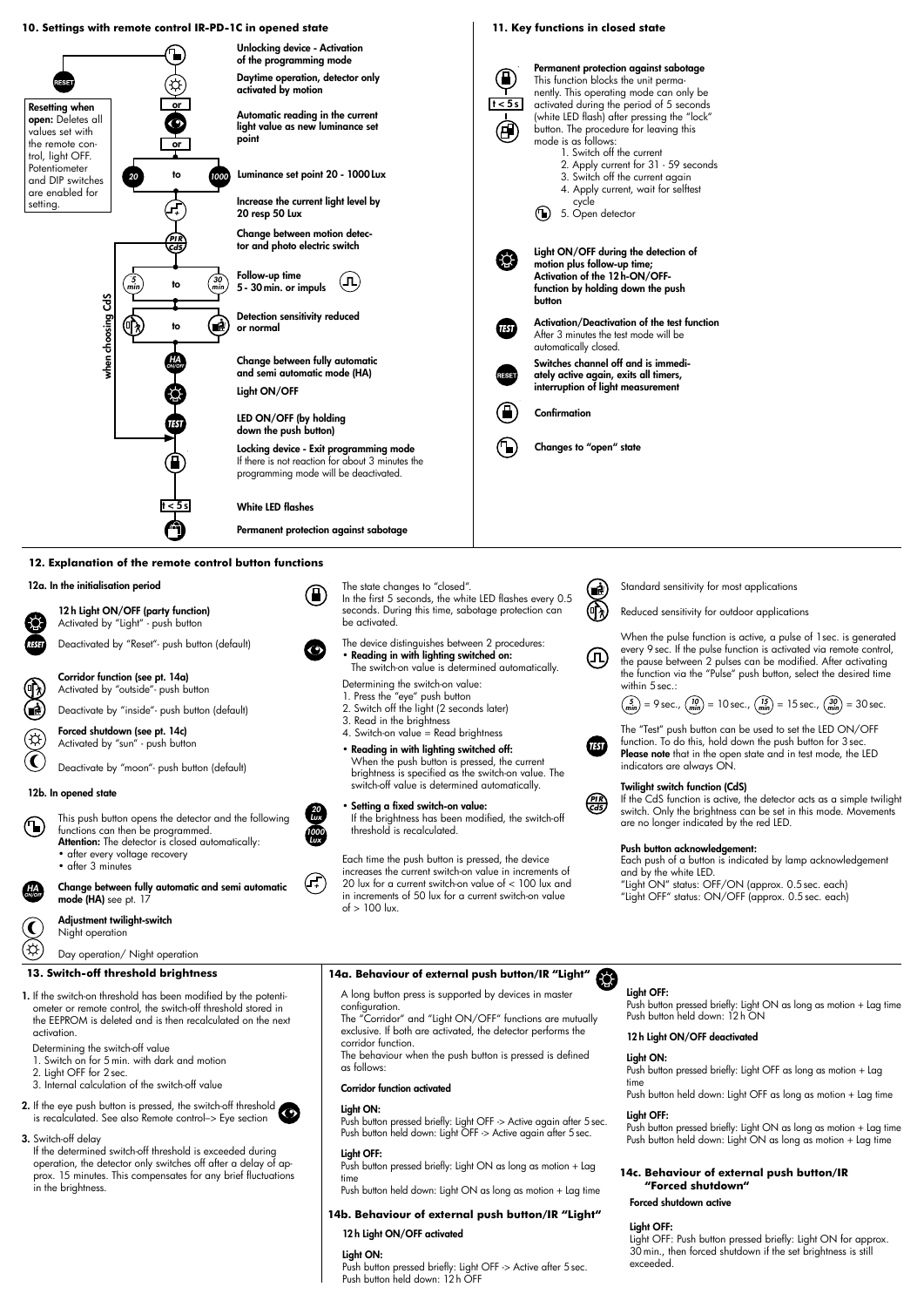### Activation of light for 12 h via mains interruption

- 1. Interrupt current of both supply lines
- 2. Apply current for 2 to 5 sec
- 3. Interrupt current again
- 4. Apply current 5. Detector is now ON for 12h
- 

### Exiting sabotage

- 1. Interrupt current of both supply lines
- 2. Apply current for 30 to 60 sec. 3. Interrupt current again
- 4. Apply current
- 5. Detector is in simple closed state

### **15. Other functions 16. Fully automatic and semi automatic mode** (see functions IR-PD-1C)

### Fully automatic operation

In this operating mode, the lighting switches automatically on and off for increased comfort, depending on presence and brightness.

- Channel 1 switches on in the event of motion if "dark" is detected.

### Semi automatic operation

In this operating condition, in order to gain increased savings, the lighting is energized only after being manually switched on.

Switch-off takes place automatically or manually. The semi automatic mode basically behaves like the fully automatic one. However, the difference is that switching-on must always be carried out manually! As many (closer-contact) buttons as desired can be wired

in parallel on the "S" button input (ON/OFF).

Triggering in semi automatic mode: If the detector switches off in semi automatic mode (lag timer elapsed), the detec-tor is switched on again within 10sec. by motion (despite semi automatic mode).

Type FC is a state of the state of the FC PD4-M-2C-DS (Master and Slave) 92760

**19. Article / Part nr. / Accessory**

IR-PD-1C (incl. wall bracket) 92520 Accessory: BSK Ball basket guard 92199

replacement 92100

LUXOMAT® Remote control:

Wall bracket for remote control as

# **18. Exclude sources of interferences**



In case the sensing area of the LUXOMAT® PD4-M-2C-DS is too large or areas are being covered that should not be monitored, the range can be reduced or limited through use of the enclosed masking clips.

### **21. Wiring diagram**

Standard mode with master (2 alternating current circuits) and pushbutton as well as one device in slave-configuration



Slave = PD4-M-2C-DS in slave configuration

## **17. Range of Coverage**

*HA ON/OFF*





### **20. Technical data PD4-M-2C-DS**

Sensor and power supply in one case<br>**Power supply:** 230V~ ±10% Buffering period of tension: 200 ms Power consumption: < 1W Ambient temperature: -25°C to +50°C Degree of protection/class: IP20 / II BUS and pushbutton connections: screened cable: 0.28 mm<sup>2</sup> maximum cord length: 30m **Settings:** Potentiometer, DIP-switch and by remote control Light values: 20-1000 Lux by remote control 10-2000 Lux by potentiometer Extension of the detection area: with max. one device in slaveconfiguration Area of coverage: circular 360° Range of coverage  $Ø$  H 2,50 m / T = 18°C: seated 6,40m / tangential 24m / radial 8m Recommended height for mounting: 2 - 3m Light measurement: daylight + artificial light • Power switch for light (both circuits) **Type of contact**: NOC/with pretravel tungsten contact<br>**Contact load:** 2300W cos φ=1 / 1150 VA cos  $\varphi$ =0.5,  $\mu$ -Contact Time-settings: 15 sec. - 60 min./ test with potentiometer 5min. - 30min./ test with remote control **Dimension:** PD4-M-2C-DS-DE  $H$  100  $\times$  Ø 117 mm

Visible portion when built into ceiling FC:  $H$  37 x  $\varnothing$  117mm

 $C \in$  Declaration of Conformity: The product complies with the low voltage recommendation 2006/95/EC and the EMV recommendation 2004/108/EC.

### **22. Operation manual**

The PD4-M-2C-DS has a common optical system for both outputs. The device gets its operating voltage from both phases. If L2 fails, the device is operated with L1 and vice versa. L1' , closes only if L1 is connected and L2´, closes only if L2 is connected.